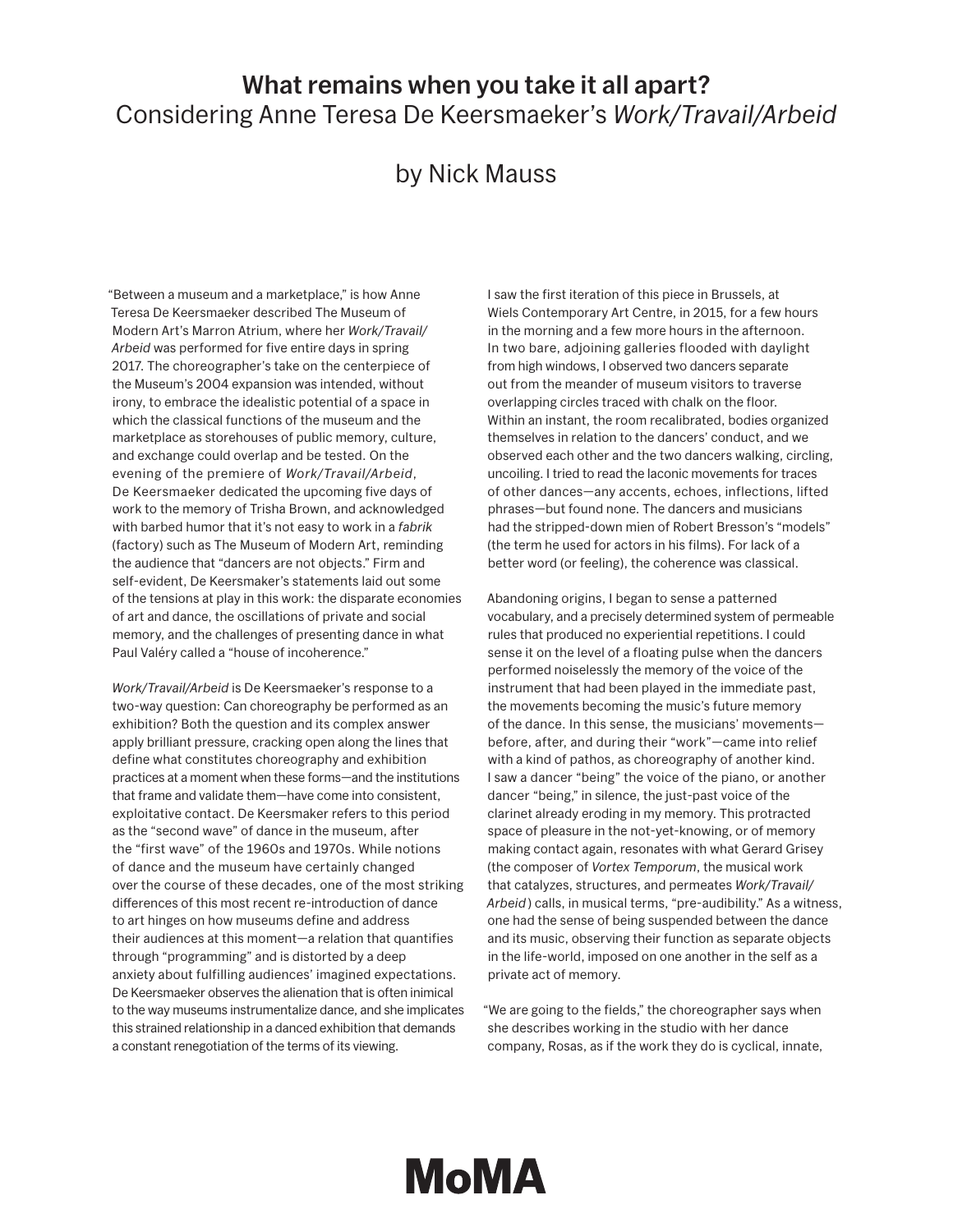



necessary. "The work is the rehearsal and the rehearsal is the work." In this way, *Work/Travail/Arbeid* can be read as De Keersmaeker's reflection on the lives of performers, a monument to their work, a meditation on the lengths of days, weeks, years, and seconds they spend together developing new work or rehearsing the old, as if the process had no goal other than the work of doing it. Each section lasts an hour. The entire cycle takes up nine hours. Its first performance took place on every consecutive workday for nine weeks. "How do you divide your time?" De Keersmaeker asks.

My instinct to ultimately capture the dance as I observed it was repeatedly frustrated by the radical austerity of the dramaturgy, and by the fact that I knew the dance would go on beyond my time as a spectator. Who dances all day? I noticed a clock on the wall, a piece of chalk hanging from a string, each dancer, each musician, each visitor, every piece of clothing, haircut, bracelet, decision trembling. Not even the sunlight was incidental. The slice down the wall and onto the floor seemed to hum in correspondence with dancer Igor Shyshko's carving of the space with his arm, the slowly jagged movements closely following liquid passages of running, suddenly at full speed, around the room along the chalk circles on the floor.

Remembering a passage from Wiels: The traveling sun burned into my mind forever through milk glass windows Balázs Busa's solo, which may have actually been a duet, but memory isolates around this sole figure. I had tracked this dancer all day, back and forth through the two rooms, until he performed what I understood to be the most devastating dance I will ever have witnessed, and I can't say why. Turning around his own axis with immaculate control of an almost plant-like slowness, unfurling, cleaving the space around his body repeatedly, caressing the millimeters above the floor where glinting sweat gathered in a puddle running from his wrist after a long passage of high-velocity running in circles, truncated by violent stops and shifts in direction, stopping short of an indifferent child lying on the ground staring up at an iPhone. This moment of distance was simply sustained, hanging there. Invisible, agreed-upon thresholds could become distinct and razorlike, or suddenly wobbly, liquiform. Though it is by now common to find oneself "among" dancers and musicians in a performance, rather than at a remove in front of them both in theaters and museums—the simple porosity of *Work/Travail/Arbeid* felt like an enduring risk. Something very moving appeared in the vision of performers and spectators seen together as an image, as different ways of being. On the one hand, the dancers and musicians were making their work in real time, and on the other, something

Fig. 1 Anne Teresa De Keersmaeker. *Work/Travail/Arbeid*, performed at WIELS Contemporary art centre, Brussels, May 2015. Photo: Anne Van Aerschot. © Anne Van Aerschot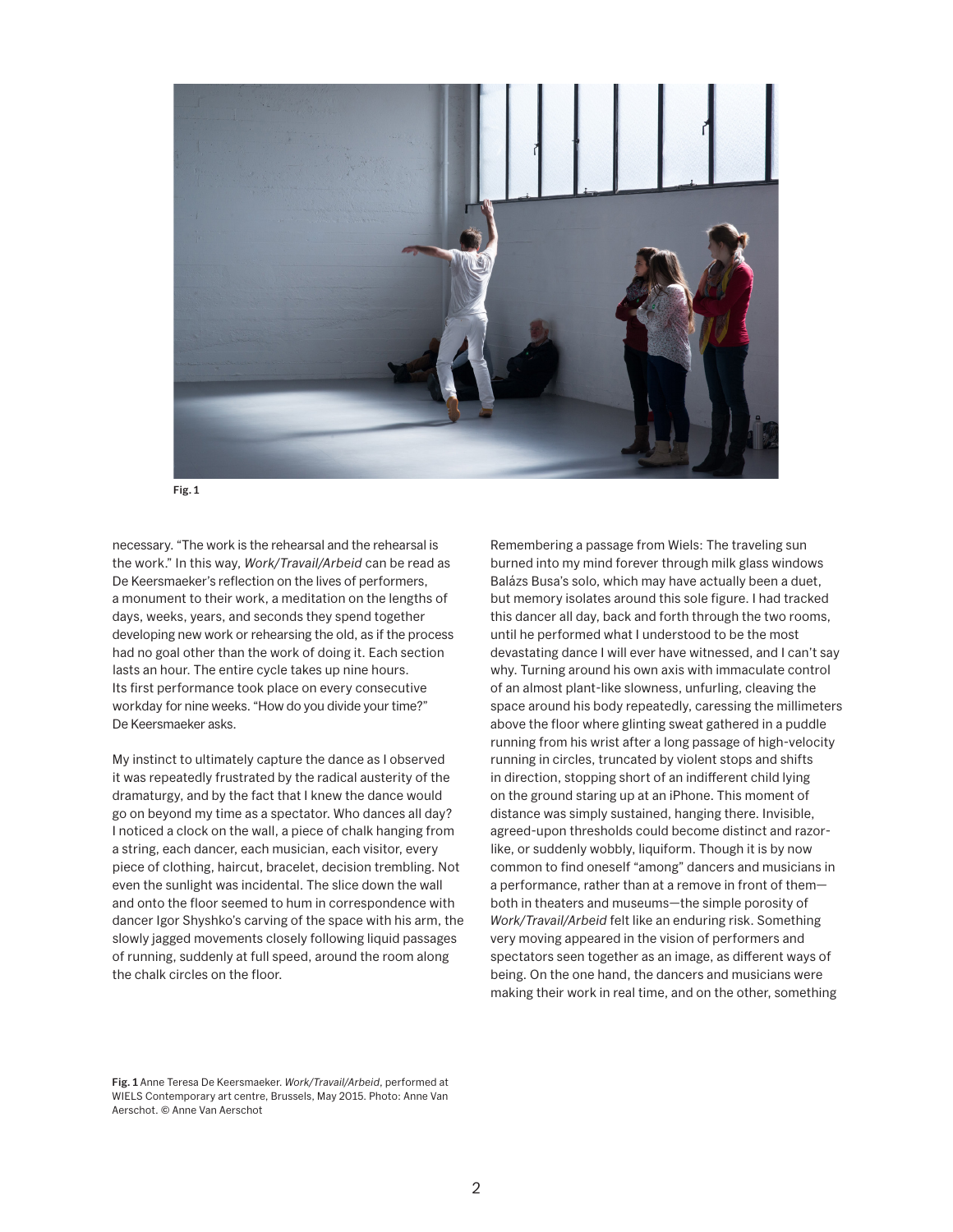

Fig. 2

else was being made between each distinct body in the room—a kind of modeling of new forms of courtesy and awareness.

As an "experience of dance," rather than an "evening of dances," *Work/Travail/Arbeid* has a family resemblance to Merce Cunningham's *Events* (1964–2011), a collection of works that were also born of the demand for performance in non-proscenium spaces and could be performed anywhere, from a museum in Vienna to Piazza San Marco in Venice. *Work/Travail/Arbeid* is, by design, a scalable work—the vortex of overlapping circles can be scaled up (or down) to fill (or even exceed) spaces. Its elegance and authority derive from an ability to be fastidiously transposed from one space onto another, allowing the work to expand to the gigantic conditions that have become the norm of contemporary art museums, while also suggesting that the work could be happening on a microscopic scale. Deformations of scale are also enacted through Grisey's score for *Vortex Temporum*, the three movements of which manifest distinct perceptions of time-scales: the human time of respiration, the glacial time of the whales, and the infinitesimally trembling time of insects and birds. The materials of the piece—chalk, dancers, clock, musicians, and instruments—suggest that the work could pack up and leave at any moment. There can be no props, no exoticism,

Fig. 2 Installation view of the exhibition *Anne Teresa De Keersmaeker: Work/Travail/Arbeid*, The Museum of Modern Art, New York, March 29– April 2, 2017. Photo: Julieta Cervantes

no glamour in this surgical disarticulation of dance, presence, and audience: only the "workers" and whatever else is "found" or given. Each iteration is a reconsideration of the work through the architectural volumes, visitor traffic and behavior, and light conditions of a museum venue, taking on the notion of "composing around space," likened by Grisey to the work of sculptors, "whose hollows are not holes bored into the material, but forms in negative around which the volumes are articulated." At MoMA, the monumental verticality of the Marron Atrium allowed for multiple layers of proximity and optics—from incredibly intimate contact with dancers flying by, or coming to rest between visitors up against a wall after the diminution of a jubilant moment of "tutti," to the bird's-eye views afforded by the gangplanks connecting the museum's upper floors, or the windows cut out of some of the higher galleries. The work felt like an unlocking of the Yoshio Taniguchi–designed building, or a full realization of its architectural transparency, maximizing the potential of this pierced, multivalent space as a volume of air and light through which the circulation of the museum moves in spirals. From a higher vantage point, one could observe the dancers and musicians nested in the shifting frame of an attentive or quizzical audience, surrounded, in turn, by the faster traffic of visitors with an urgent itinerary, the crowded line at the coat check, solitary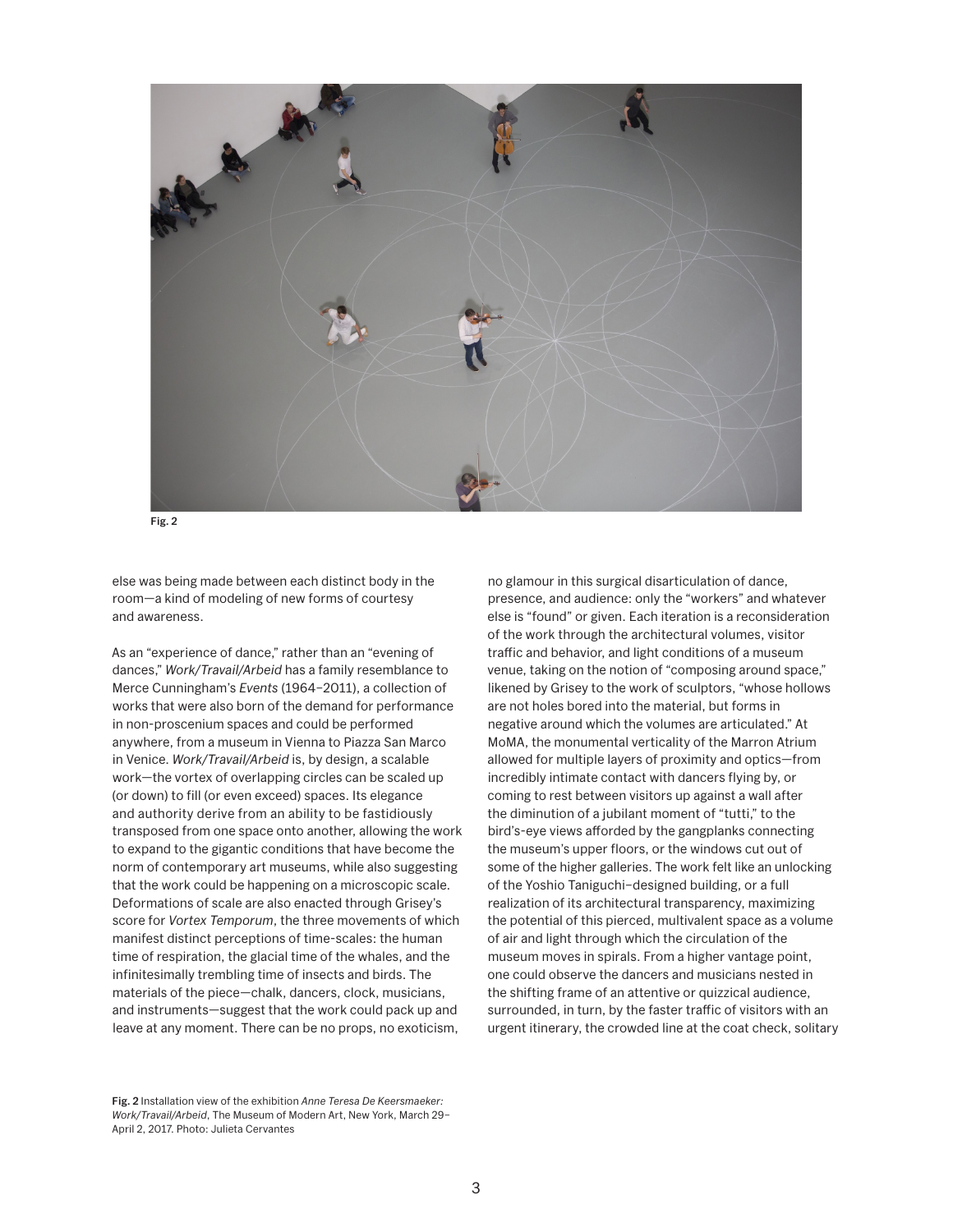

Fig. 3

figures browsing in the museum bookstore, or museumgoers standing at the windows in the painting galleries facing back down into the atrium. At times, sounds of Grisey's *Vortex Temporum* bled into even the furthest galleries, connecting every part of the building with the intense demonstration at its core, and piercing our unquestioned consent to silence in the museum.

De Keersmaeker often speaks about the "writing of the dance," by which she means the composition of dance and the writing that the action of dance itself creates. The writing of the dance is always impermanent and only experiential. In 2011, De Keersmaeker performed *Violin Phase* on a layer of sand in the Marron Atrium, revealing the writing of the dance—the accumulation of traces produced by her movement—as she was dancing. In *Work/Travail/Arbeid*, the writing of the dance is always written and rewritten and continually re-remembered, misremembered, and on the verge of dissipating, inciting a cycle of needing to be there, again and again, with the live work, to keep the channels of memory active. This ability to return, over and over, is singular to *Work/Travail/ Arbeid*—no other dance work creates a viewer that can give in so readily to this extended space of work at attention. Grisey's treatise "Tempus ex Machina," the scaffolding on which De Keersmaeker's work is constructed, analyzes the perception of temporality in order to show that, "It is in fact the listener who selects, who creates the changing angle of perception which will endlessly remodel, perfect, sometimes destroy musical form as the composer dreamed

Fig. 3 Installation view of the exhibition *Anne Teresa De Keersmaeker: Work/Travail/Arbeid*, The Museum of Modern Art, New York, March 29– April 2, 2017. Photo: Julieta Cervantes

it. In turn, the listener's sense of time is in correlation with the multiple times of his native language, social group, culture, and civilization." De Keersmaeker stresses the need to make the work *abordable* (approachable), and her dancers speak about the importance of legibility. The dance is abstract and the music is "spectral," but the crystalline clarity of the dancer's training and technique holds you for hours in an experience of multiple swelling, subsiding, distinctly perceptible temporalities. When the choreographer asks, "How do you divide your time?" she is also asking how you divide—or bring together your attention.

The conceptual and spatial plasticity of *Work/Travail/Arbeid*  seems to derive from a trust in instinct, or certain atavisms. At a discussion about *Work/Travail/Arbeid* at the Graduate Center, De Keersmaeker mentioned being inspired by the flocking of birds to use peripheral vision to maintain formations flexibly. Explaining the use of the circle in *Work/Travail/Arbeid*, De Keersmaeker suggested that it's "as if somebody starts to make a fire in an open space and people gather around in a democratic way." The circular structure of *Work/Travail/Arbeid* is an orchestral structure. It is a shape that distributes energy and power evenly. It is the form that is assumed when rehearsing parts of a dance in the studio. It is utterly matter-of-fact, yet enigmatic, like the deliriously willful whorl of hair at the top of a child's head. It returns to the word "choreography" through its Greek roots in *khoros* (a round dance; dancingplace; band of dancers; choir) and *graphein* (to write). The circle lends itself to the spiral, which brings vertical movement and velocity. "But when the movement is counter-clockwise," De Keersmaeker reflected, "you get this *opposite* feeling." At MoMA, I could understand how much the dance itself shaped the dynamics and positions of the audience in the atrium, the circular movements constantly reorienting and unsettling the assumption of a fixed position, shaping large swaths of bodies into new forms that contrasted with the socially inflicted obedience to forms like queues or clustering around furniture.

*Work/Travail/Arbeid* is a beautifully observed piece, not only on the level of the dance language, but on the level of internalized behavior: how people move, hesitate, risk, confront, and create a public. There is a deep understanding of gestures of invitation and blockade, of opening and closing, and a play with permission and refusal, vulnerability and violence—all of the boundaries left rigorously porous. Observing from one of the gallery windows as the piano swept across the floor below and gently coerced the seated audience out of its path like a giant broom, I thought of Temple Grandin's observations about fear and habit in herding animals: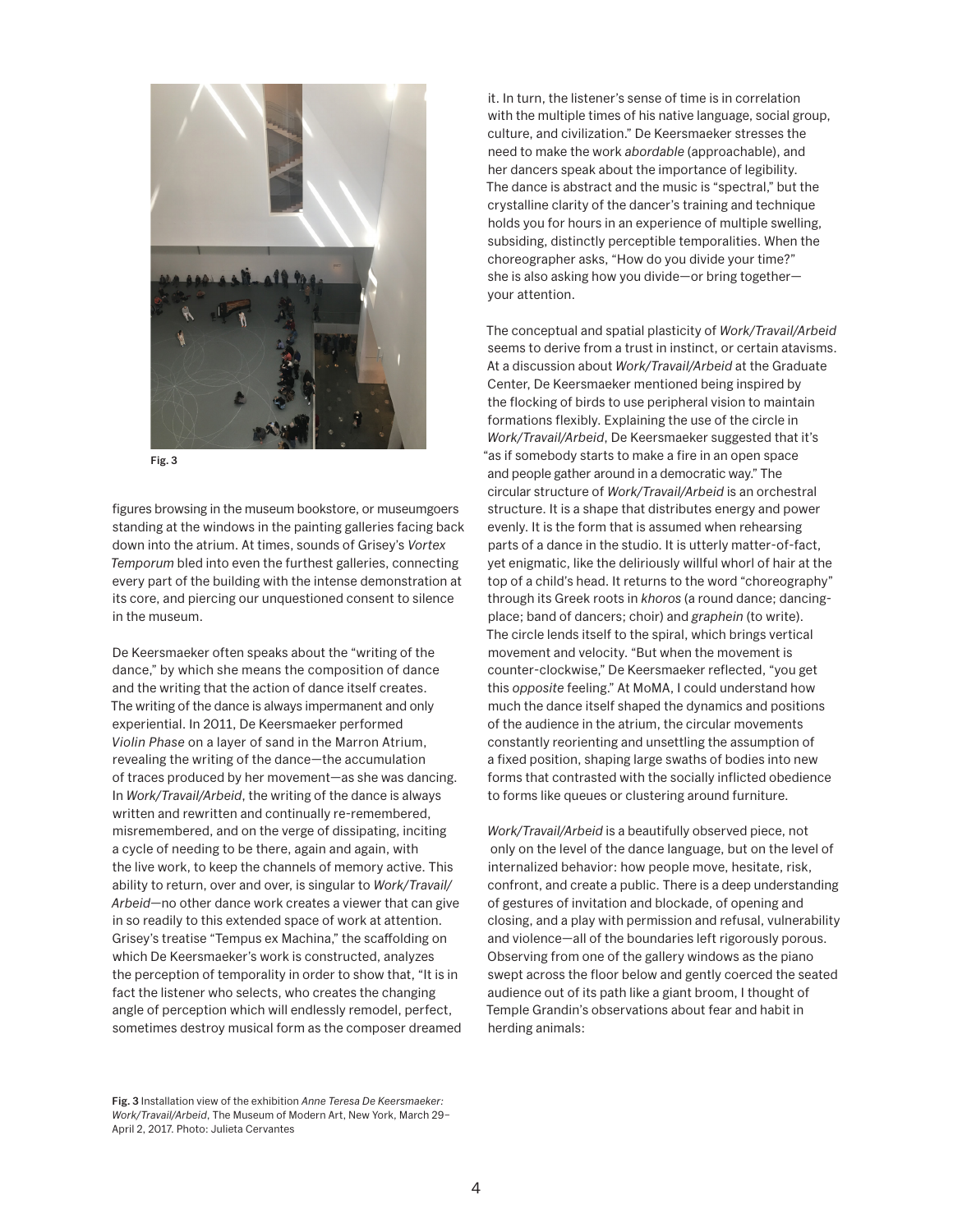*"Novelty is paradoxical. New things are both attractive and frightening. They are attractive when the animal is allowed to voluntarily approach and frightening when suddenly forced upon the animal.... Notice that the sheep are circling around the handlers while maintaining a safe distance and keeping the people in sight. Note that the sheep tend to move in the opposite direction of handler movement. Walking in the opposite direction of the direction of desired movement can be used to move groups of animals. Walking in the opposite direction tends to speed up movement and walking in the same direction tends to slow down movements. These principles work with all herding animals."* 

*Work/Travail/Arbeid* should not be confused with tendencies toward immersion or interactivity. The spaces shaped by and with the audience are not necessarily inclusive. In reference to an earlier iteration of the piece, De Keersmaeker described chalk circles drawn on the ground "that invited people *not* to enter into that space." The uncountable minutiae of silent negotiations produced by *Work/Travail/Arbeid* pose the concept of democracy as a question, and De Keersmaeker seems to welcome the possibility that freedom might flicker into tyranny.

Ritual is often circular. Encoded structures become indistinguishable from the performer. In order to function, ritual communicates a set of terms and relies on the absorption of those terms. Watching the work accumulate in the time-space of the exhibition, and trying impossibly to construct its totality of voices and layers in the mind, produces a kind of intensified erotics, in which the ethics of *Work/Travail/Arbeid* are also located. If dance is a modeling of society, of how we live (together), how do we apprehend the bearing of the dancer Gabriel Schenker in his "Bernie" shirt, profoundly self-possessed, moving among us and subdividing the luxuries of air above him into angles and curves, slicing through planes with radial intentions: marking, specifying, articulating the dizzying variability of a deliberate sequence? In *24/7: Late Capitalism and the Ends of Sleep*, his essay on the "impossible temporalities" of the neoliberal timeframe, Jonathan Crary writes:

*"The frameworks through which the world can be understood continue to be depleted of complexity, drained of whatever is unplanned or unforeseen. So many longstanding and multivalent forms of social exchange have been remade into habitual sequences of solicitation and response. At the same time, the range of what constitutes response becomes formulaic and, in most instances, is reduced to a small inventory of possible gestures or choices."* 



Fig. 4

*Work/Travail/Arbeid* generates a ritual that counteracts this immobilizing embodiment. We participate—in varying degrees of closeness and remove—in how work is made, how it is perceived, how it is remembered, felt, and enacted.

*—Nick Mauss, May 2017*

Fig. 4 Walls of the Marron Atrium, photographed during *Anne Teresa De Keersmaeker: Work/Travail/Arbeid*, The Museum of Modern Art, New York, March 29–April 2, 2017. Photo: Nick Mauss